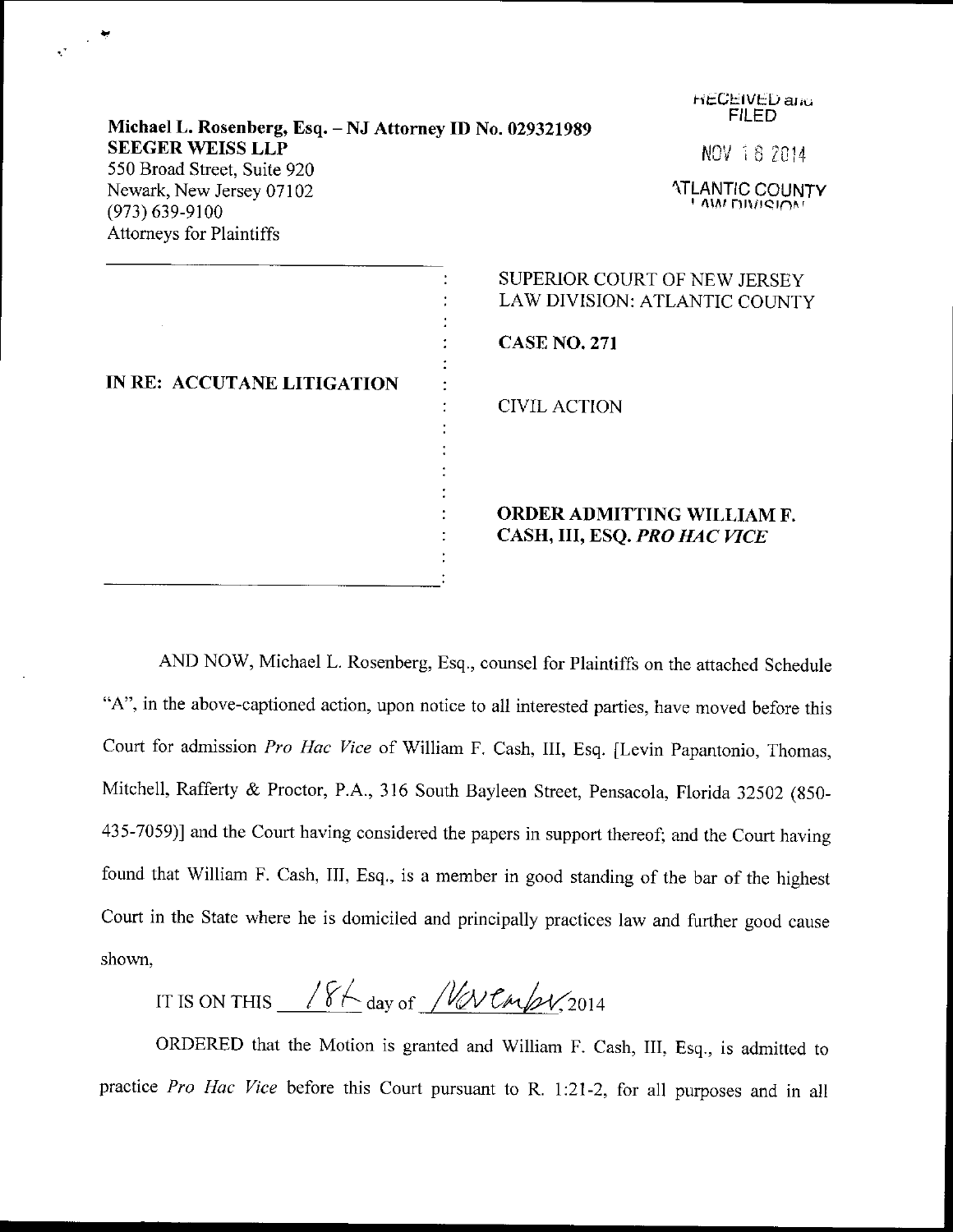proceedings in connection with all actions listed on Schedule "A" annexed hereto, in the same manner as an attomey who is admitted to practice in this State and is domiciled and maintains an office for the practice of law in the State of New Jersey, provided that he shall:

- 1. abide by the Rules of Court for the State of New Jersey, including all disciplinary rules;
- $2.$ consent to the appointment of the Clerk of the Supreme Court as an agent upon whom service of process may be made for all actions against him and his firm that may arise out of his participation in this matter;
- 3. notify the Court immediately of any matter affecting his standing before this Court; and
- have all pleadings and other papers filed in this Court signed by an attorney-at-4. law of this Court employed by the firm of Seeger Weiss LLP, who shall be responsible for the conduct of William F. Cash, III, Esq., and it is further

ORDERED William F. Cash, III, Esq., shall make payment of fees as provided in the New Jersey Rules of Court, R. 1:28-1(b), l:28-2 and 1:28b-1(e), within thirty (30) days of rhe

date of this order, and it is further

ORDERED that the clerk of this court shall forward a copy of this order to the Treasurer of the New Jersey Fund for Client Protection; and it is further

ORDERED that copies of this Order shall be served by attomeys for Plaintiffs on the attached Schedule "A", upon counsel for the defendants within seven (7) days of the receipt thereof.

My C-6h